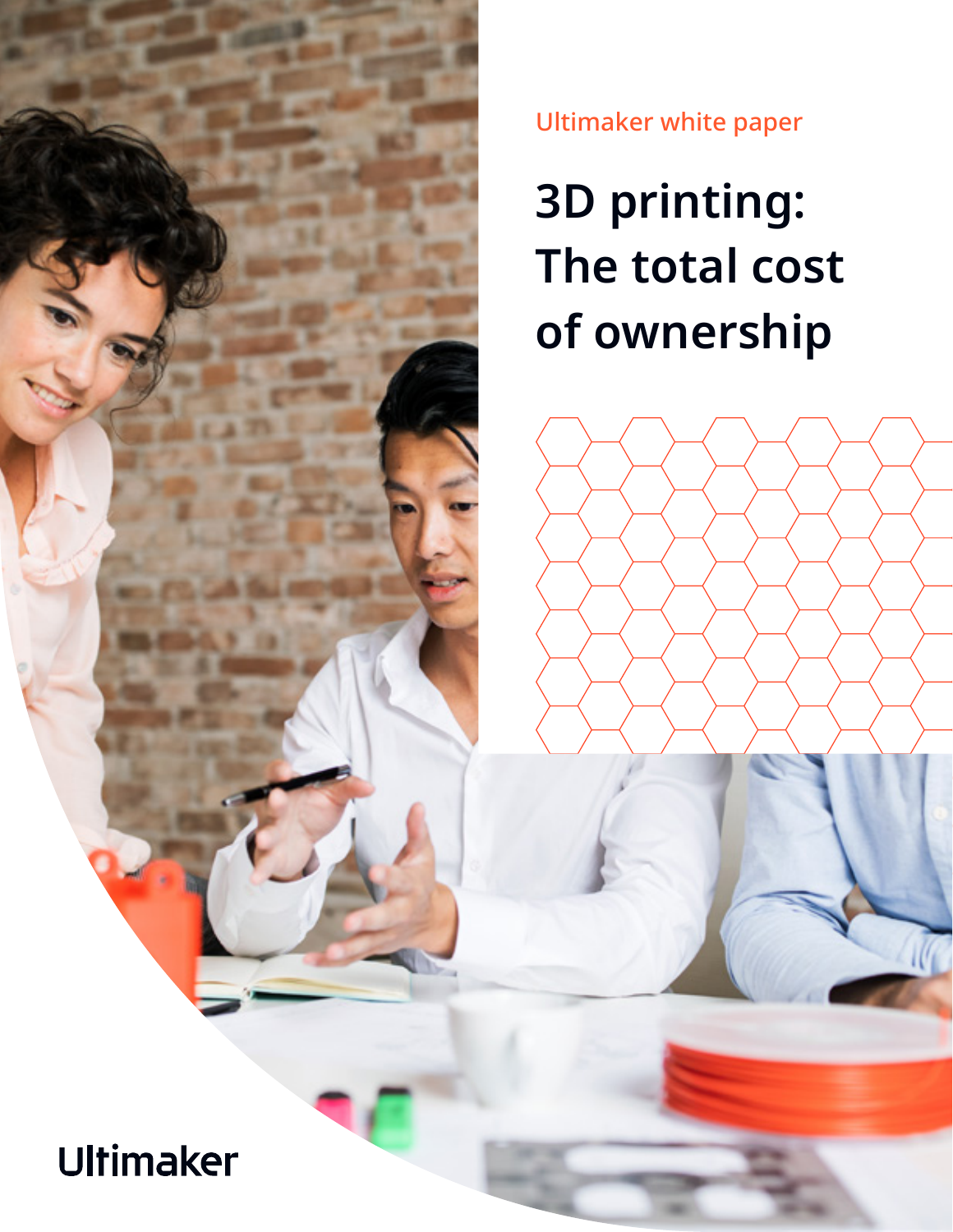### **3D printing: The total cost of ownership**



#### **Contents**

| <b>Behind the price tag</b>       | 3               |
|-----------------------------------|-----------------|
| <b>Warranty and service</b>       | $\overline{4}$  |
| <b>Hardware costs</b>             | $6\phantom{1}6$ |
| <b>Material costs</b>             | 9               |
| <b>Software costs</b>             | 11              |
| Post-processing                   | 13              |
| <b>Facility requirements</b>      | 14              |
| <b>Labor and training</b>         | 15              |
| Total cost of ownership breakdown | 16              |



© Ultimaker BV 2020 EN 05/2020 v2.01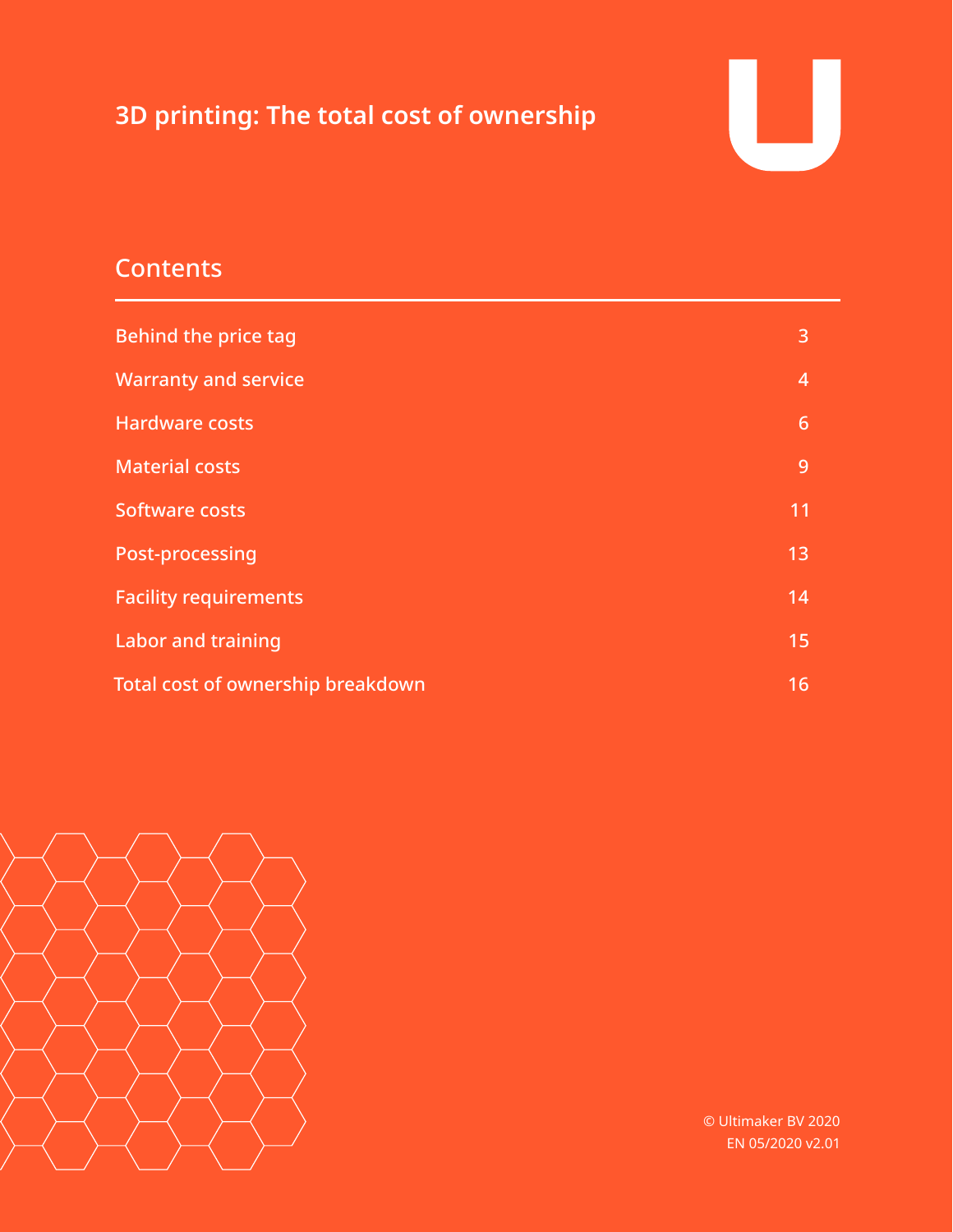### <span id="page-2-0"></span>**Behind the price tag**

At Ultimaker, we believe there should be no hidden costs behind a 3D printer's price tag. After all, 'leap of faith' can't be an expense in your department's budget.

That's why our 3D printing experts, with years of experience in testing, fixing, and printing parts on Ultimaker machines, have created this white paper. In it, we list the costs that can crop up when running a fused filament fabrication (FFF) 3D printing solution.

To make things easier, this document uses the [Ultimaker S5](https://ultimaker.com/3d-printers/ultimaker-s5?utm_source=white-paper&utm_medium=pdf&utm_content=total-cost-ownership) as an example.

Read on for a full cost breakdown of the 3D printing workflow. Our aim is to help you:

- Avoid getting locked into a 3D printing platform that drains your budget with hidden costs
- Feel confident to choose the most cost-effective 3D printing workflow for your business

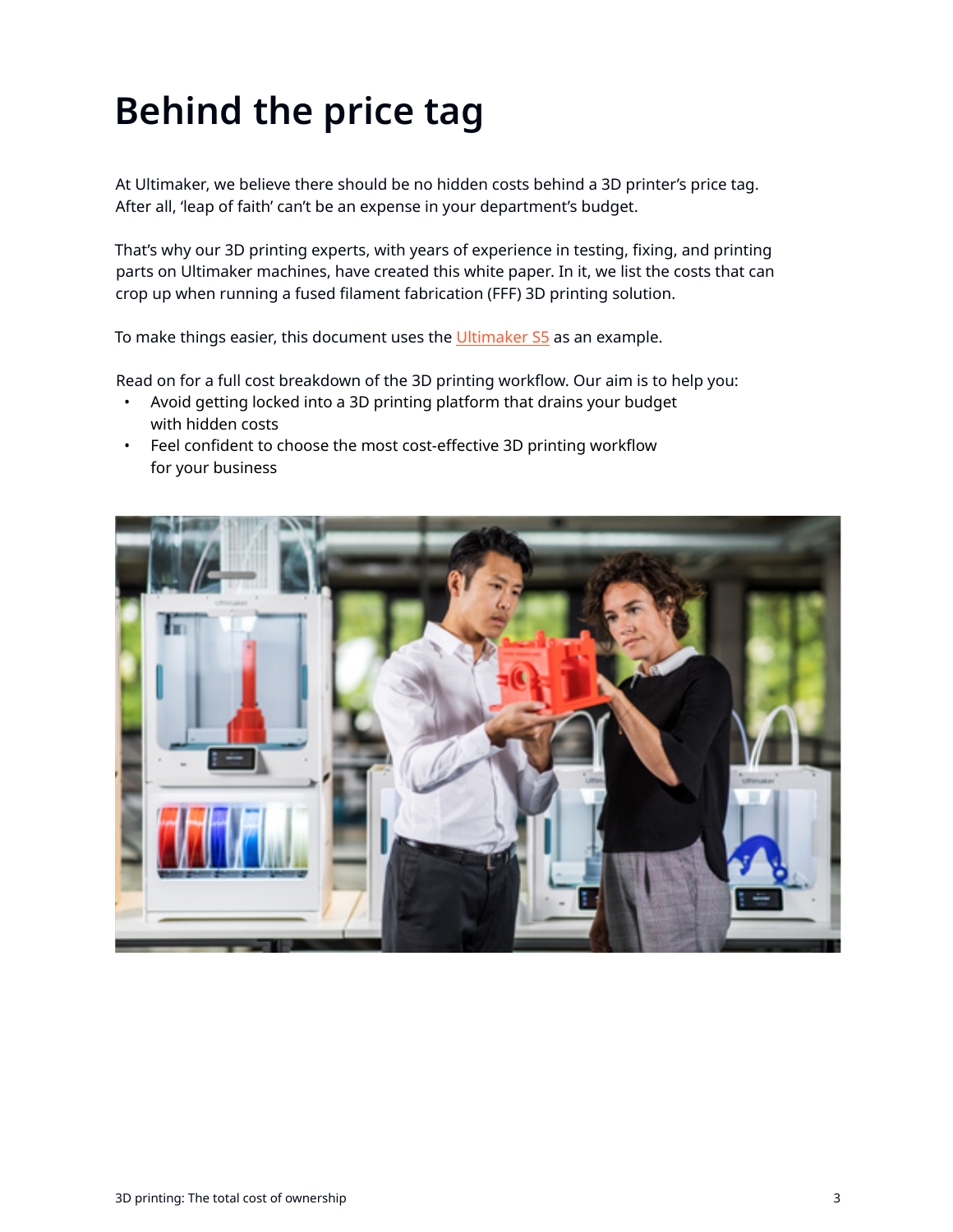### <span id="page-3-0"></span>**Warranty and service**

A warranty protects you against any mechanical hardware problems. If something goes wrong that wasn't your fault, the reseller or manufacturer should fix or replace your 3D printer at no cost — although you may be charged shipping costs. Manufacturers' warranties vary in duration and coverage, with some lasting six months, and others up to two years.

Regardless of duration, before signing a warranty, you should find out what is included in the manufacturer's definition of 'consumables'. These are the parts of the printer that will wear over time. Consumables should be listed in your warranty and will always fall outside of the warranty terms.

Ultimaker's factory warranty lasts for 12 months. If any of your printer's consumables break within this time, you will need to buy a replacement part. These include:

- Glass build plate
- Print cores (but not the print head)
- Silicone nozzle covers
- Bowden tubes

Some 3D printers use only their manufacturer's materials, and their warranty is made void by printing with third-party materials. But as part of Ultimaker's open filament system, we encourage 3D printing with third-party materials. Doing so will not void the manufacturer's warranty, but any parts damaged by the use of third-party filaments are excluded from the warranty.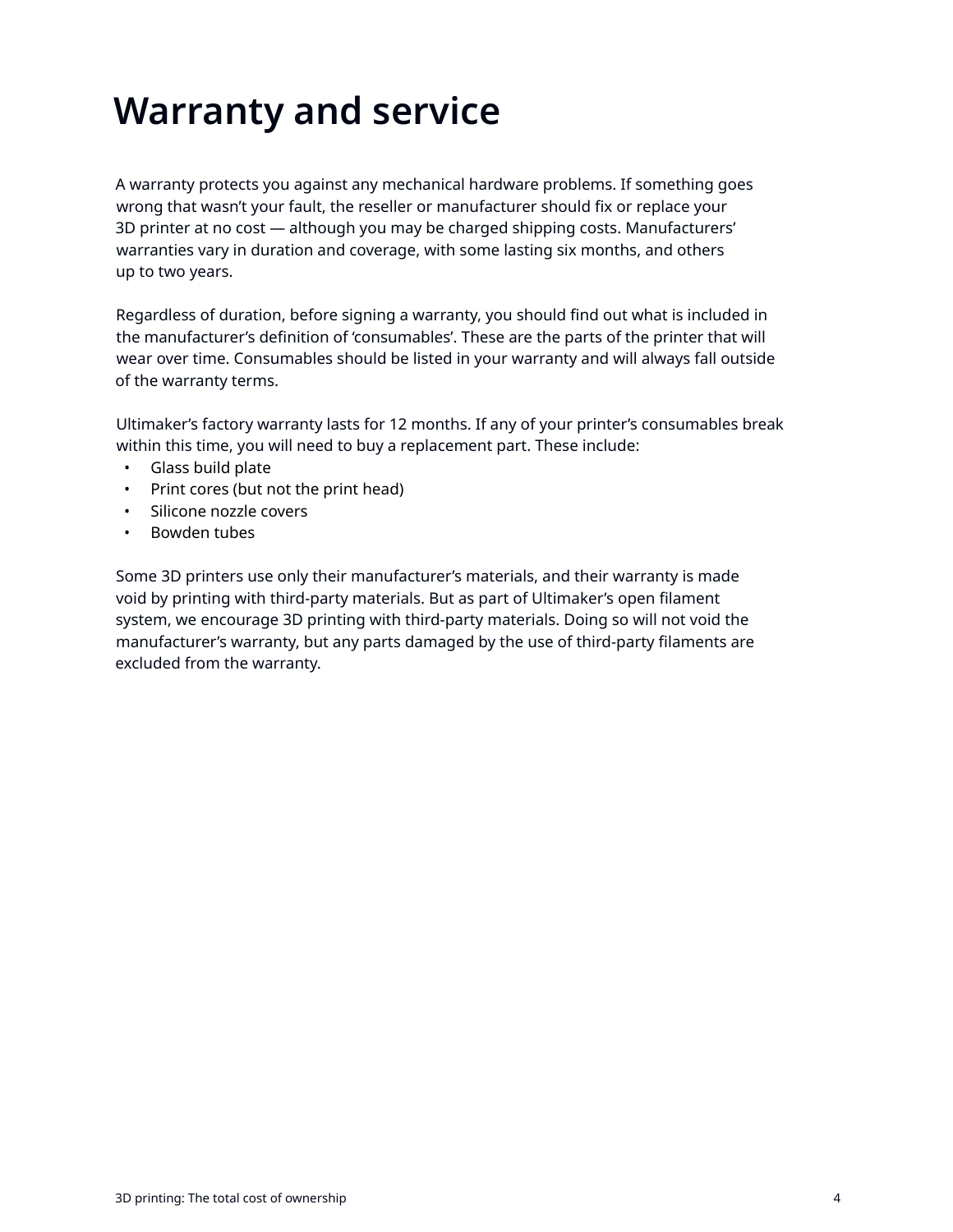#### Warranty extension

Some manufacturers will extend your warranty if you do so within a certain number of days from purchase. This provides greater security, but may result in slightly different terms and conditions. For example, you might only be allowed to extend your warranty as part of an annual service agreement.



*Ultimaker hardware is designed so that regular maintenance can be performed by users*

#### Service agreements

For an additional cost, some 3D printer manufacturers offer ongoing service agreements. Many follow a subscription model and include preventative maintenance performed by a certified technician. For some industrial 3D printers, these service agreements are mandatory. You can expect to pay between 15% and 20% of your 3D printer's purchase price annually for a service agreement.

Ultimaker 3D printers require little regular maintenance, and our hardware is designed so this can be performed by our users. Some Ultimaker distributors offer additional paid service plans. These technicians are trained and certified by Ultimaker, and offer expert support in your time zone and language.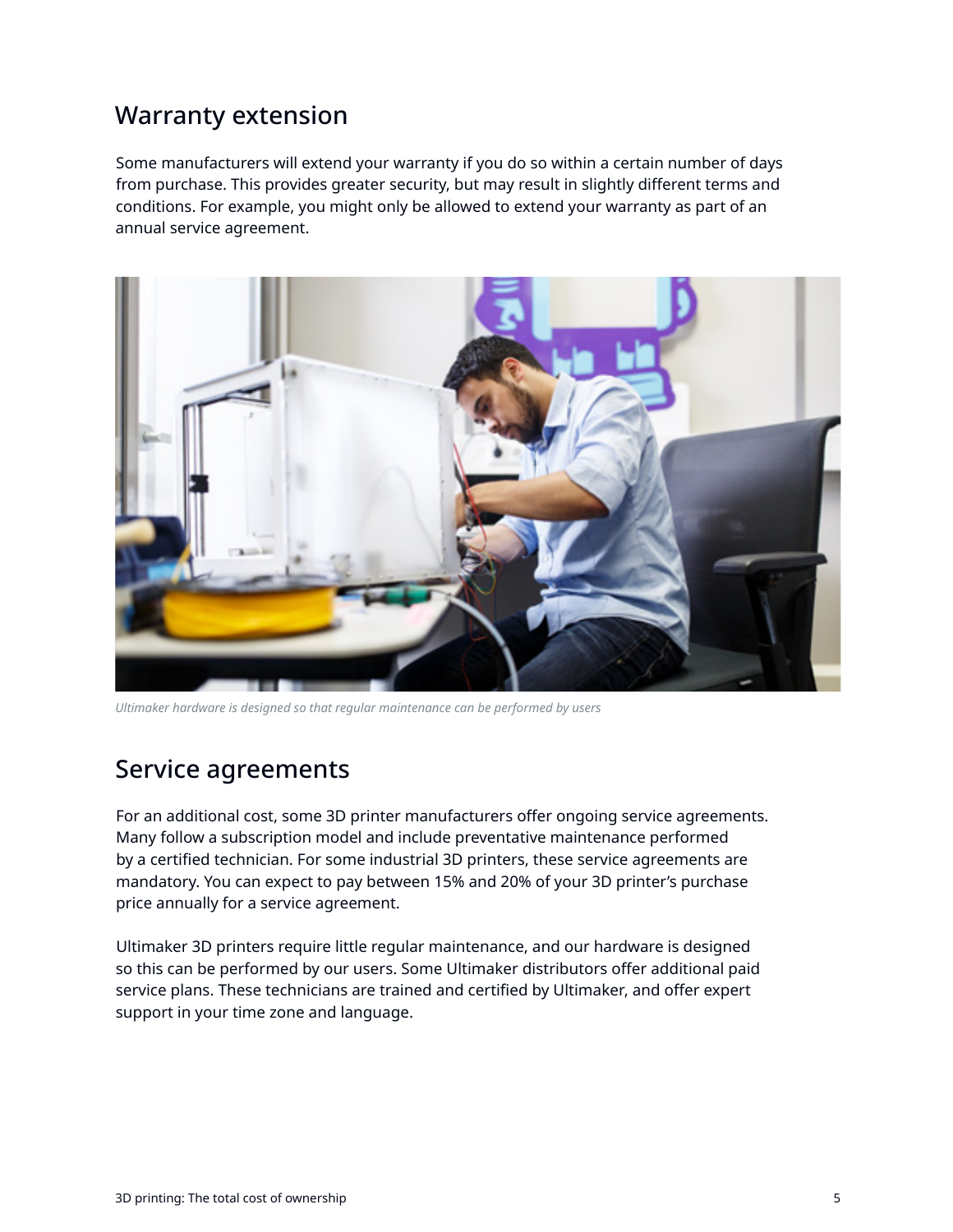### <span id="page-5-0"></span>**Hardware costs**

#### Reliability

Reliability can affect the cost of owning a 3D printer in two ways.

- 1. **Print reliability:** If your 3D printer is unreliable, you are more likely to reprint parts. This increases your running costs, material waste, and time spent troubleshooting. Conversely, a reliable printer can reduce costs and waste, while streamlining processes. And a higher print success rate means higher productivity.
- 2. **Hardware reliability:** With proper maintenance, your 3D printer should cope with your workload. This is critical, as repairs result in printer downtime. And when problems can't be fixed locally, the unit may be shipped to a service partner, meaning more lost time.

Ultimaker 3D printers are highly reliable machines with a low repair rate. Our printers are also easy to fix, with our global network of trained Service Partners able to perform most repairs. So depending on your location, downtime for repairs is minimized.

#### Annual cost of maintenance

3D printers require regular maintenance to ensure optimal performance. While routine maintenance on some 3D printers can only be performed by a certified technician, you are able to maintain Ultimaker 3D printers yourself.

Based on a 3D printing activity range of 1,500 hours per year (one four-hour print per day, or a 29-hour print per week), we recommend performing the following maintenance tasks:

| <b>Monthly</b>                              | Quarterly                     | Annually              |  |
|---------------------------------------------|-------------------------------|-----------------------|--|
| Clean printer                               | Clean print cores             | Lubricate feeder gear |  |
| Lubricate axles                             | Check tension of short belts  | Replace Bowden tubes  |  |
|                                             | Check for play on axles       | Clean system fans     |  |
|                                             | Check quality of nozzle cover | Lubricate hinges      |  |
| Lubricate lead screw Z motor                |                               |                       |  |
|                                             | Clean feeders                 |                       |  |
| Check for debris in front fan of print head |                               |                       |  |

These tasks can be performed in an hour or less, and require minimal resources: a microfiber cleaning cloth, household detergent, lubricant (included in the box), and two Bowden tubes (consumables).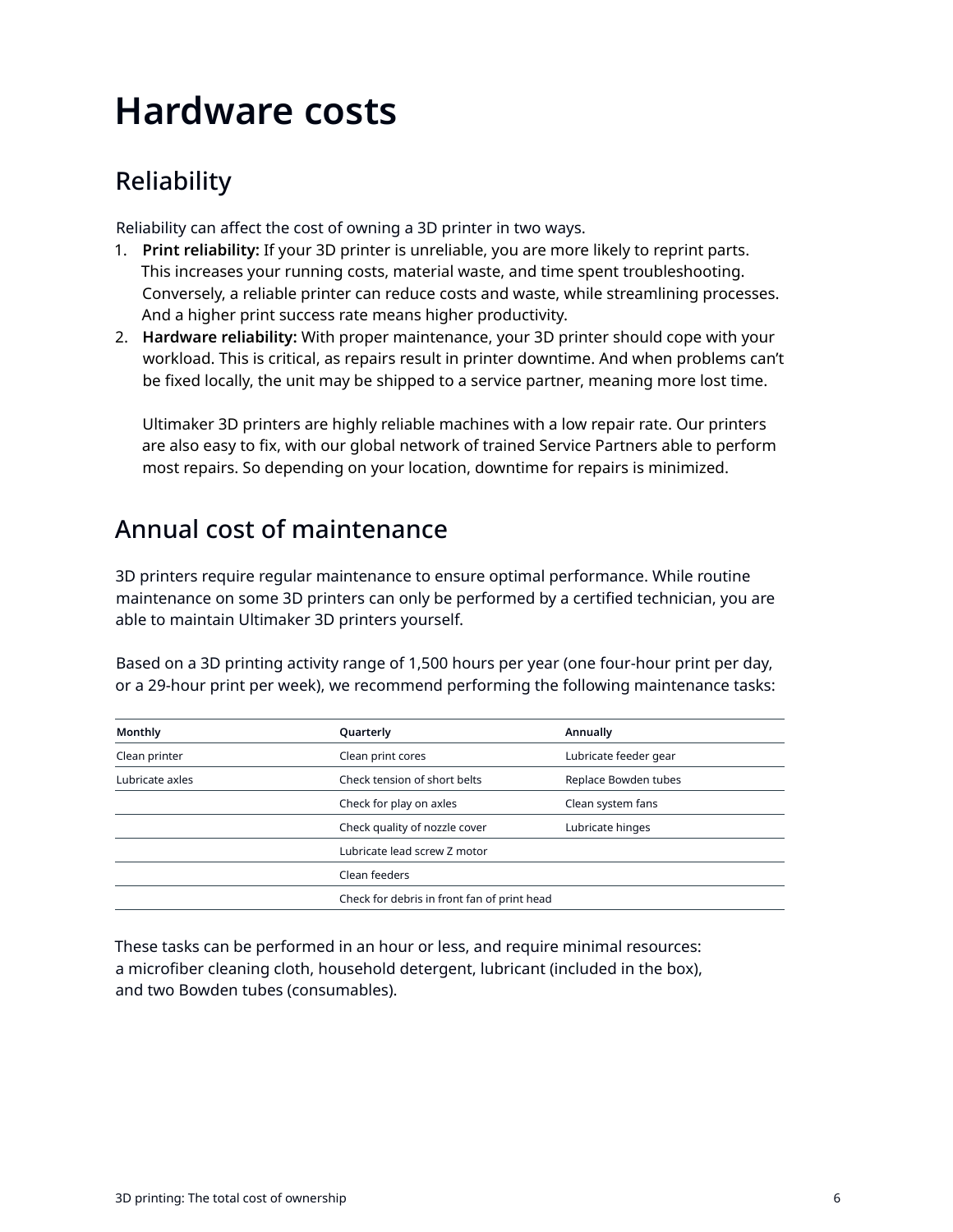#### Power consumption

The Ultimaker S5 features a 500 W power supply, but uses an average of 300 W (0.3 kWh) when printing. This calculation is based on printing a carbon-filled filament, with a nozzle temperature of 270 °C and a build plate temperature of 65 °C. While idle, the printer draws 25 W. Based on printing activity of 1,500 hours, you can expect to pay for roughly 450 kWh of electricity when running an Ultimaker S5.



*Every Ultimaker S5 has an integrated power supply that is hipot tested before leaving our factory*

#### Consumables

Consumables are those parts not covered by the warranty, and differ between manufacturers. How often you'll need to replace consumables depends on how often you use your 3D printer.

For example, depending on your usage of the Ultimaker S5, you may need to replace the following consumables:

- Silicon nozzle cover  $£1.00$  (\$1.20)
- Glass build plate  $\epsilon$ 28 (\$31.20)
- Print core  $£99.95 ($114.95)$
- Bowden tube  $\text{\textsterling}23$  (\$27.60)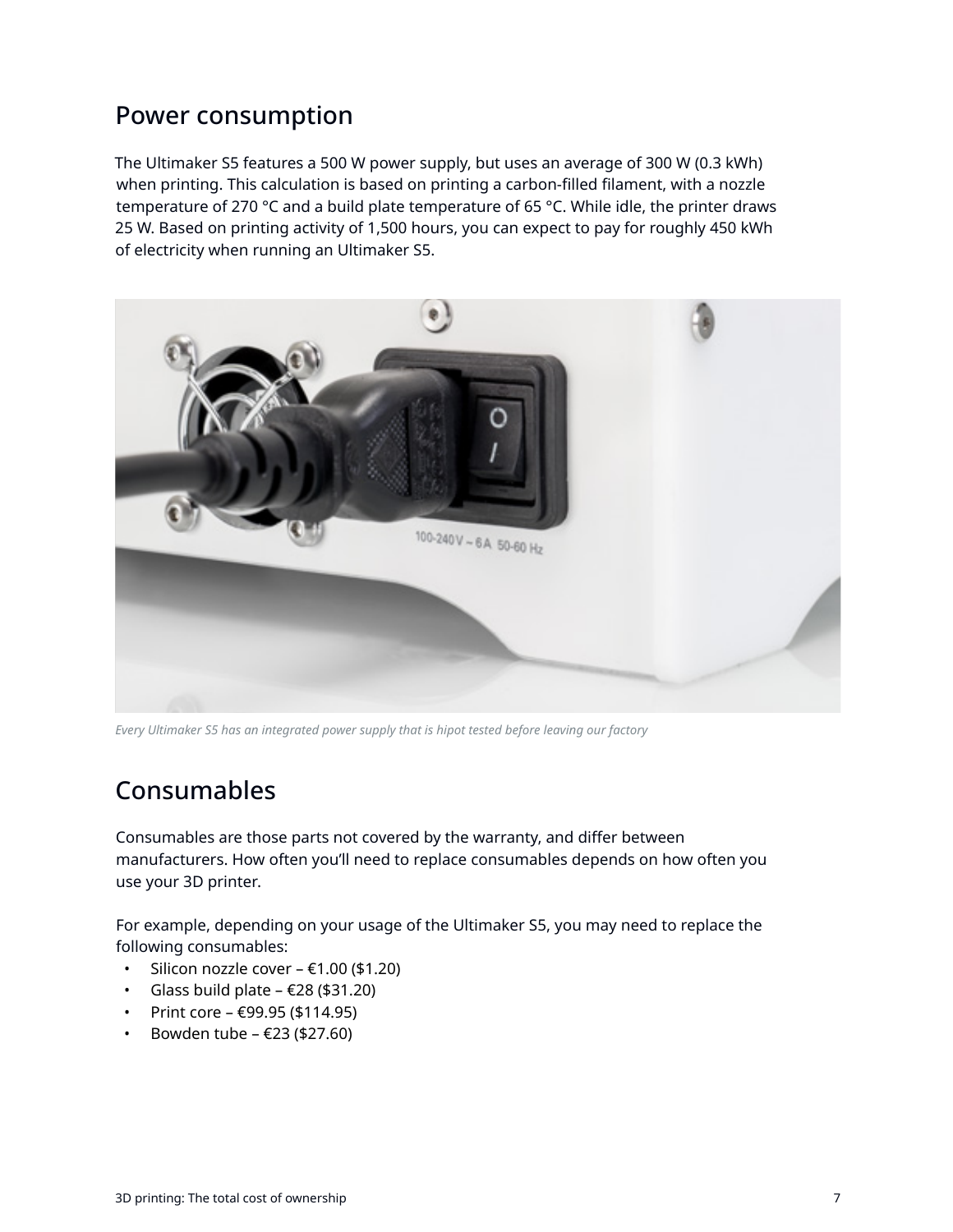#### Spare parts

If any part of your 3D printer breaks after the warranty has expired, you will need to buy the spare parts to fix it. For this reason, legacy support and spare part availability are important considerations. If a 3D printer is discontinued, will the manufacturer continue to produce and stock spare parts, and for how long? You may find that some manufacturers do not, forcing you to buy a new machine.

For the few printers that Ultimaker has discontinued, we provide spare part support for up to three years beyond the discontinuation date.



*Ultimaker will stock spare parts – like this circuit board – for up to three years after any product is discontinued*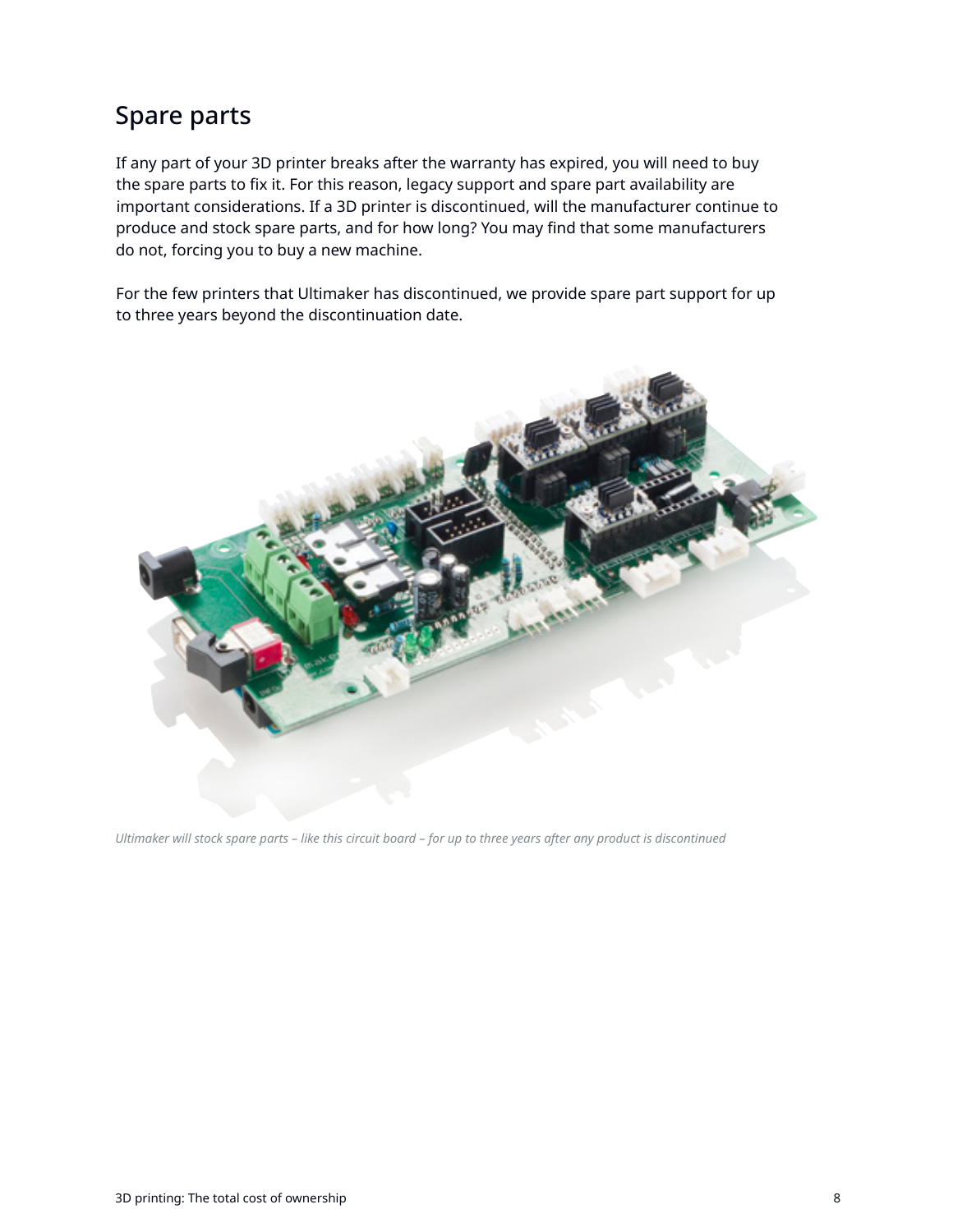### <span id="page-8-0"></span>**Material costs**

FFF 3D printers use thermoplastic and composite materials to fabricate parts. The materials you choose will depend on your printed parts' property requirements. The average cost of material therefore differs, based on a number of variables.

Here are some questions that will guide you in forecasting your annual material costs:

- What is the average weight of your 3D printed parts (before post-processing)?
- What is the cost per gram of the required material?
- How many parts will you print per year?
- Does the material have a limited shelf life?
- Does your printed part need support material?
- Are any consumables required to ensure good first-layer adhesion (glue stick, adhesion sheets, adhesive spray, etc.)?
- What are the costs of post-processing? (See section 6)

Remember that prints can be optimized to use less material during the design and slicing phases, by:

- Using a reduced or gradual infill percentage
- Using a lightweight build plate adhesion structure (e.g. a brim rather than a raft)
- Changing the orientation to require less support material
- Optimizing the design to use less material
- Using a generative algorithm to reduce material usage, while maintaining strength (although such CAD software often carries a cost)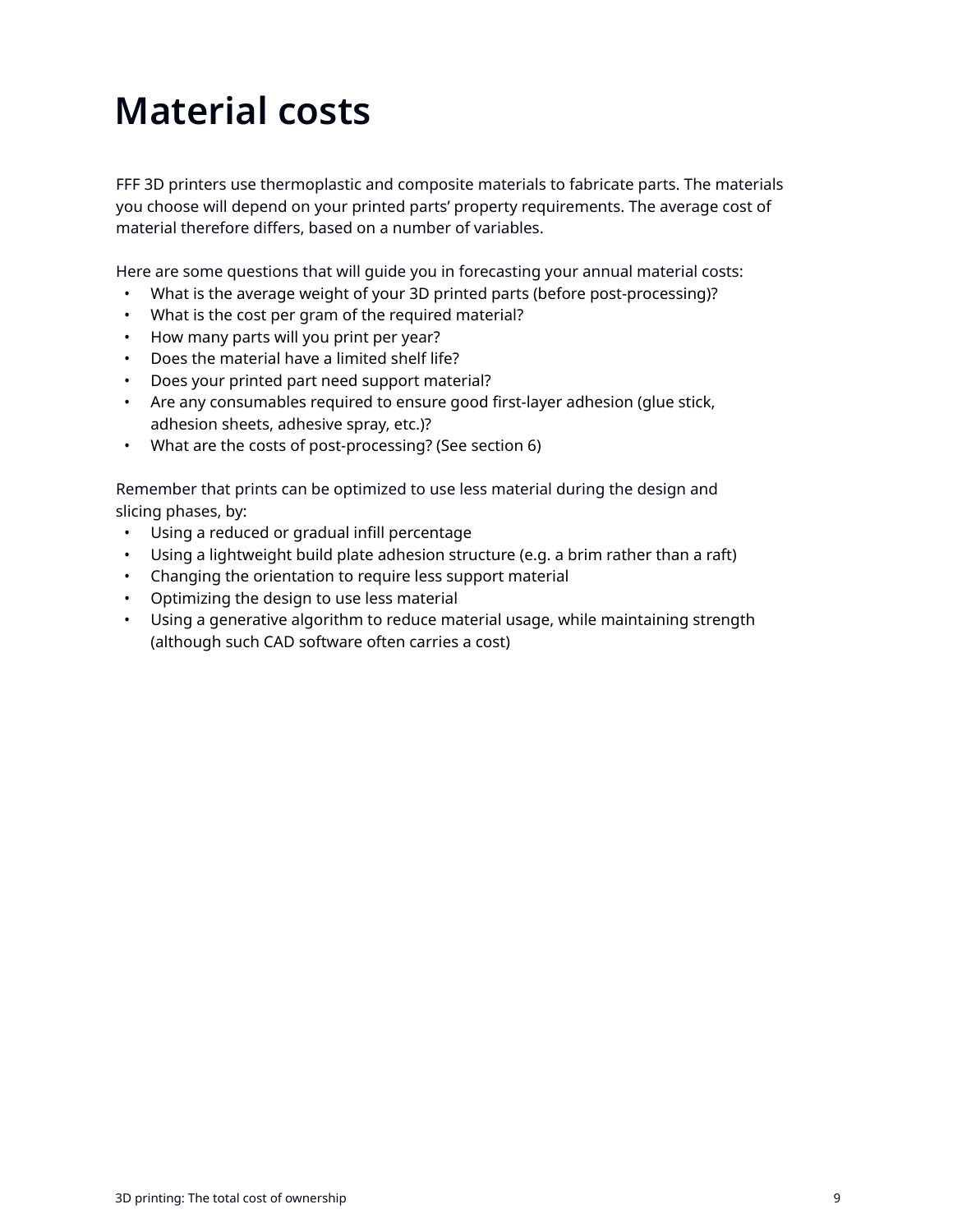#### **Waste**

One of the advantages of additive manufacturing methods is that they generate less waste, with FFF generating the least of all.

Waste reduction methods include printing a prime tower for switching between dual extrusion print nozzles, cutting off a small amount of filament for proper extrusion, or simply cleaning the nozzle of an unwanted material or color.

Technologies such as selective laser sintering (SLS) and stereolithography (SLA) generate more waste. These machines use a container of thermoplastic powder or resin, which cannot be easily reused and must therefore be periodically disposed of.

#### Using economical material

Ultimaker 3D printers feature an open filament system, so a huge range of third-party 2.85 mm filaments can be used on our machines.

It might be tempting to reduce material costs by choosing the cheapest filament available. However, cheaper third-party filament may:

- Consist of lower grades of polymer, with different performance levels
- Contain lower-quality stabilizers or plasticizers
- Contain low-quality pigment, meaning more color has been used effectively diluting the polymer
- Suffer from diameter variation, creating nozzle pressure changes that result in visible 3D printed artifacts
- Be poorly wound on the spool, resulting in tangled filament and disrupted prints

If you choose a 3D printer with a closed material system, the use of any third-party material will void your hardware warranty. If your part requires a material unsupported by your 3D printer, you risk needing to buy a different machine.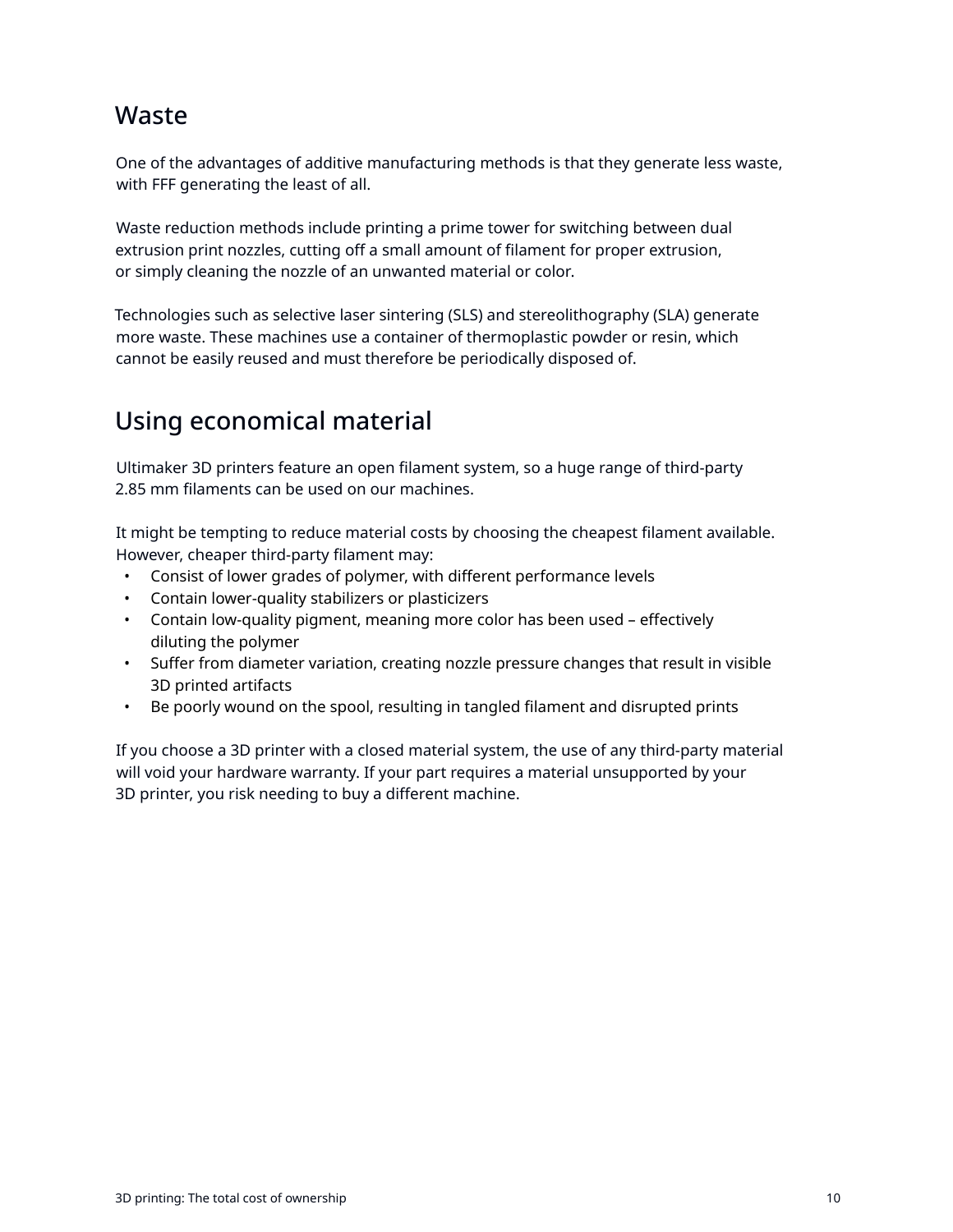### <span id="page-10-0"></span>**Software costs**

#### Print preparation and slicing

Slicing software 'slices' your CAD design into 3D printable layers. In it, you can specify additional settings for your print, such as infill percentage, wall thickness, and scaling.

Some manufacturers charge extra for offline versions of this software, which can create a hidden cost. Freeware versions exist, but are unsuitable for those with IP theft concerns.

Ultimaker Cura is free to download for offline use, and designed to work seamlessly with Ultimaker 3D printers. Trusted by over 2,000,000 users worldwide, it is the leading print preparation software for FFF 3D printing. Ultimaker Cura can predict the print time and required material weight before starting a print, so you can use it to calculate the cost of a part before ever buying a 3D printer.



*The Ultimaker S-line and Ultimaker Cura is a powerful combination trusted by leading manufacturers*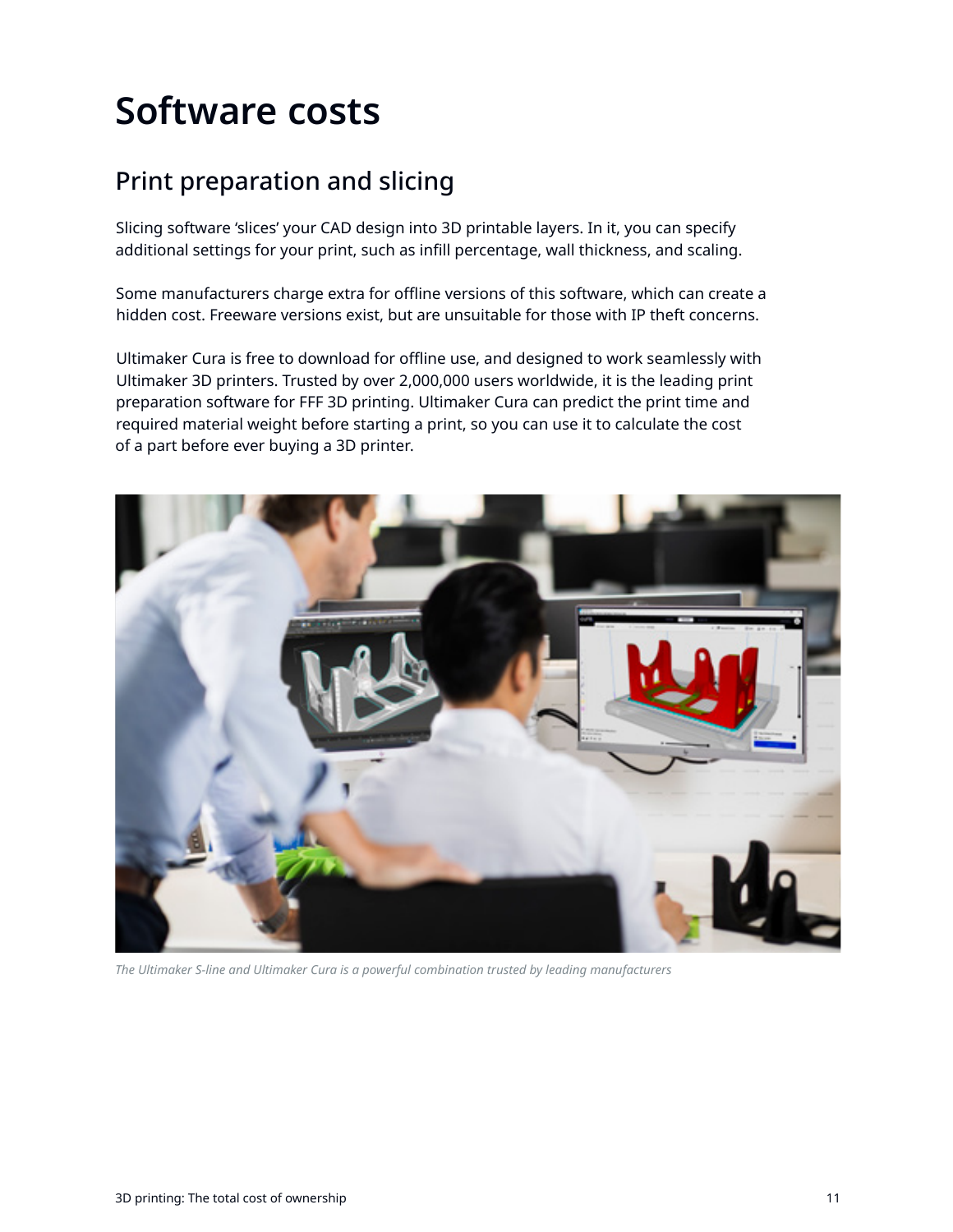#### Material profiles

Within Ultimaker Cura, optimized print profiles automatically adjust the software's slicing settings, based on the material selected. This eliminates a trial-and-error approach.

Ultimaker Cura users can download preconfigured print profiles, developed by the material's manufacturers. These include profiles for advanced engineering materials, and carbon- and glass-fiber reinforced composites, from leading materials companies such as:

- Arkema
- Clariant
- DSM
- Dupont
- LEHVOSS Group
- BASF
- Owens Corning
- Eastman
- **Ensinger**
- Igus
- Jabil
- Murtfeldt
- Solvay
- More being added regularly

#### 3D printer management

Most 3D printers are network-enabled, allowing you to remotely manage print jobs. You can scale your output and increase efficiency by purchasing multiple 3D printers and centralizing print management via a network. This option is considered an enterprise feature by some manufacturers, and therefore a paid extra. If you wish to implement a scalable 3D printing workflow, this becomes a hidden cost.

Ultimaker's network-enabled S-line 3D printers feature free, pre-installed printer management software: [Ultimaker](https://ultimaker.com/software?utm_source=white-paper&utm_medium=pdf&utm_content=total-cost-ownership) Digital Factory. It allows you to manage print jobs from your desk or via a free smartphone app for Android and iOS.

Multiple print jobs can be queued and will start printing when a machine matching the required material setup becomes available. If you own different models within the S-line, the software is smart enough to know if a print job exceeds an S3's build volume, and wait for an available Ultimaker S5. Ultimaker Digital Factory also features analytics that show your print success rate, material usage, and uptime. These metrics help you forecast your annual 3D printing costs and improve your print group efficiency.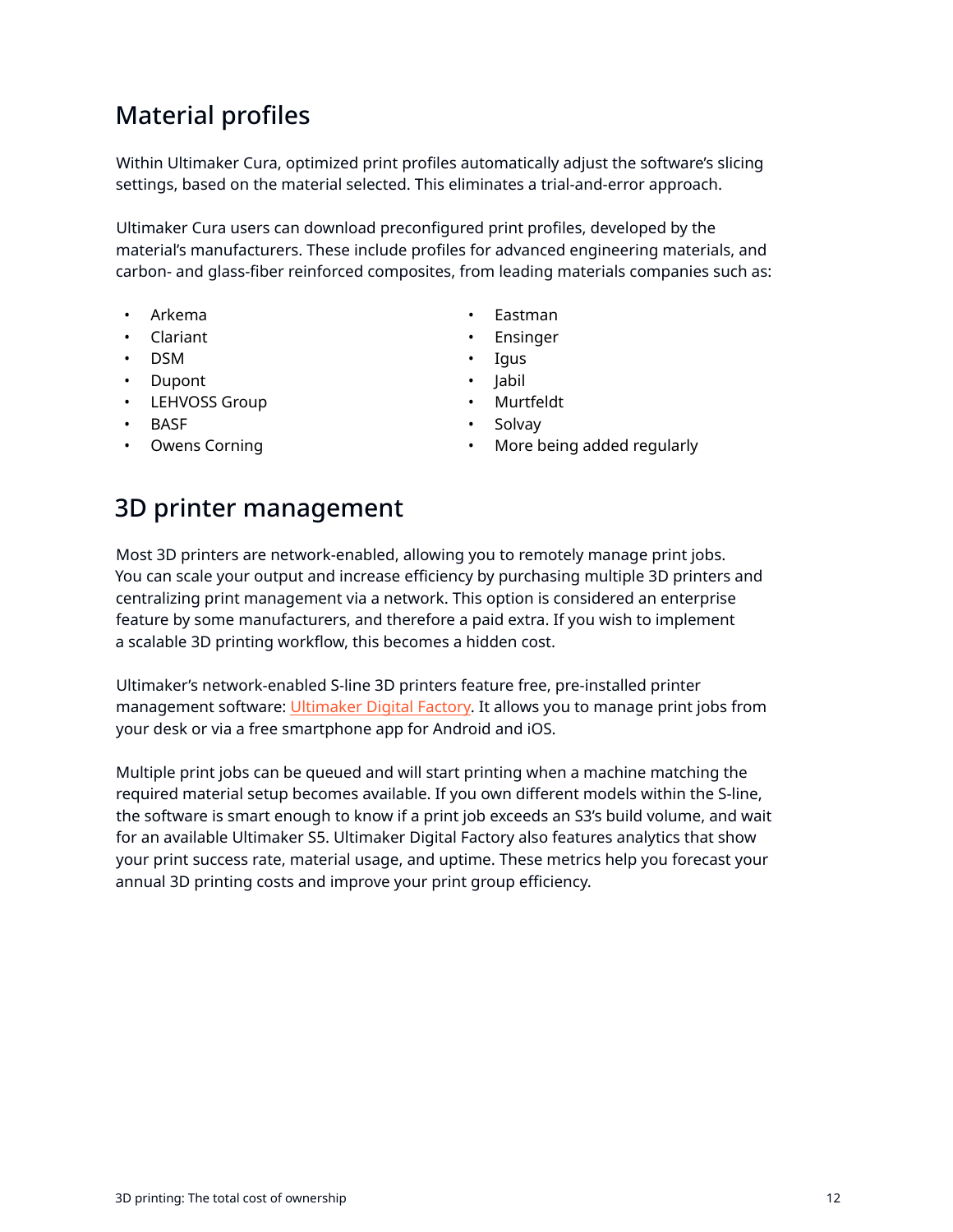### <span id="page-12-0"></span>**Post-processing**

Post-processing can range from something as simple as snapping off a small brim, to an eight-hour sintering process using a dedicated post-processing unit. It can therefore take different amounts of time, and use a range of consumables, and generic or specialized tools. These include:

- Wet or dry sanding (requires sandpaper)
- Polishing (requires plastic polish compound)
- Gluing modular parts (requires a modeling or industrial adhesive)
- Painting (requires a layer of primer and a top coat)
- Screw threading (requires an off-the-shelf tool)
- Removing support material (requires pliers or a water bucket for soluble filament)
- Curing (requires isopropyl alcohol, a curing bath, and disposable hand protection)
- Sintering (requires a sintering oven)

FFF 3D printing is known as the most user-friendly of the three main 3D printing technologies. With the right design and material, minimal post-processing is required.



*Different post-processing techniques demand a range of simple or specialized tools*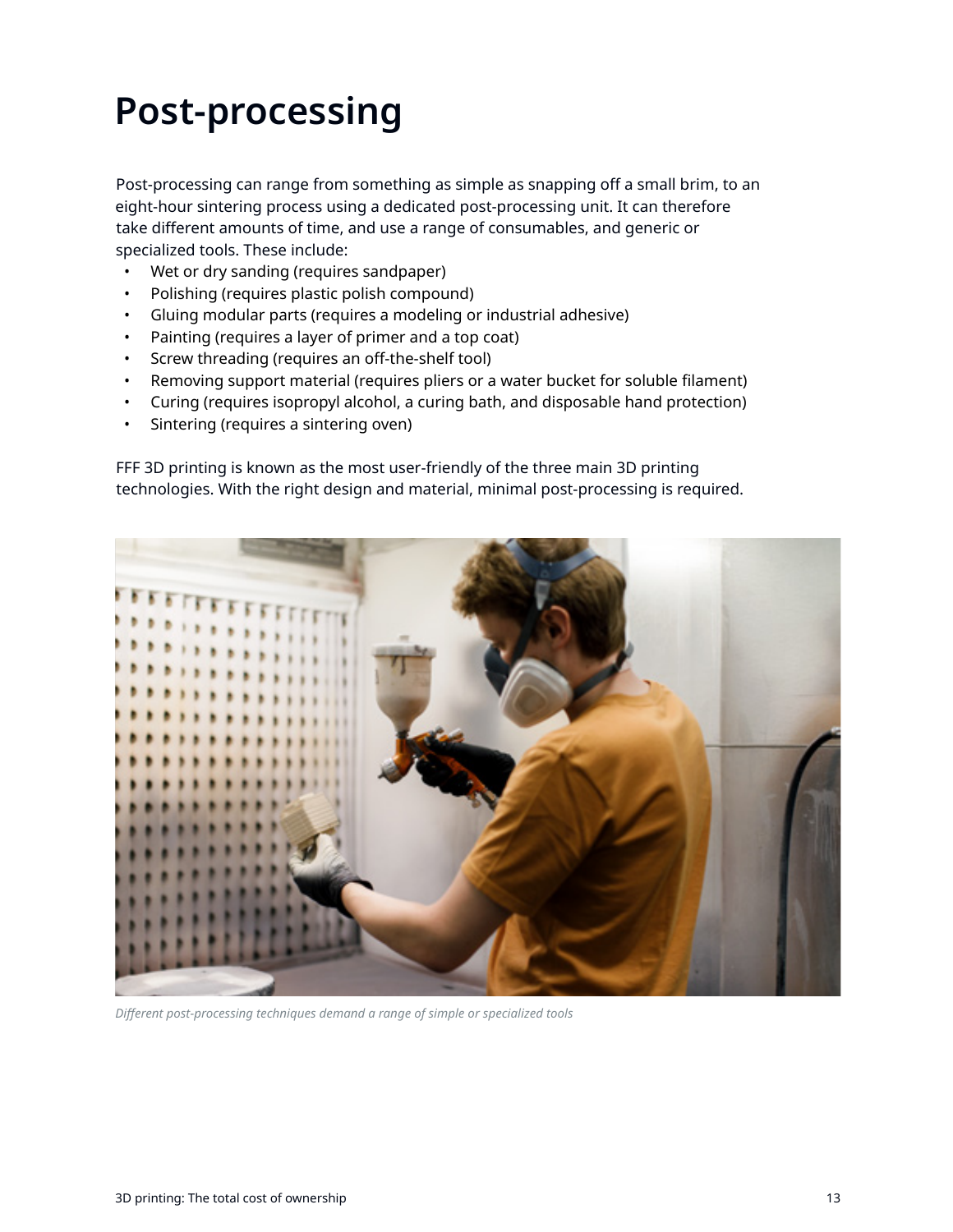## <span id="page-13-0"></span>**Facility requirements**

To varying degrees, 3D printers will:

- Require space
- Use electricity
- Emit sound
- Produce an odor, depending on the material used

It is wise to consider these factors before installing a 3D printer. Check the printer's dimensions before purchase to ensure that sufficient space is available, and that it is close to a fused power outlet.

Desktop 3D printers require only a small space, while larger industrial machines may require an entire section of your workshop. Depending on the material printed, and the number of 3D printers, HVAC-certified venting may be required. For optimal air quality when using desktop printers, you may also need an air filtration solution such as the Ultimaker S5 Air Manager, which removes up to 95% of all ultrafine particles (UFPs).

If post-processing forms a significant part of your workflow, a dedicated station is recommended. Where necessary, this should provide access to waste disposal for hazardous chemicals like isopropyl alcohol.

Despite having the largest build volume of our range, the Ultimaker S5 fits easily on a standard desk, and has a maximum noise output of 50 dB. Post-processing is simple and, when using PVA support material, requires only a sink or drain.

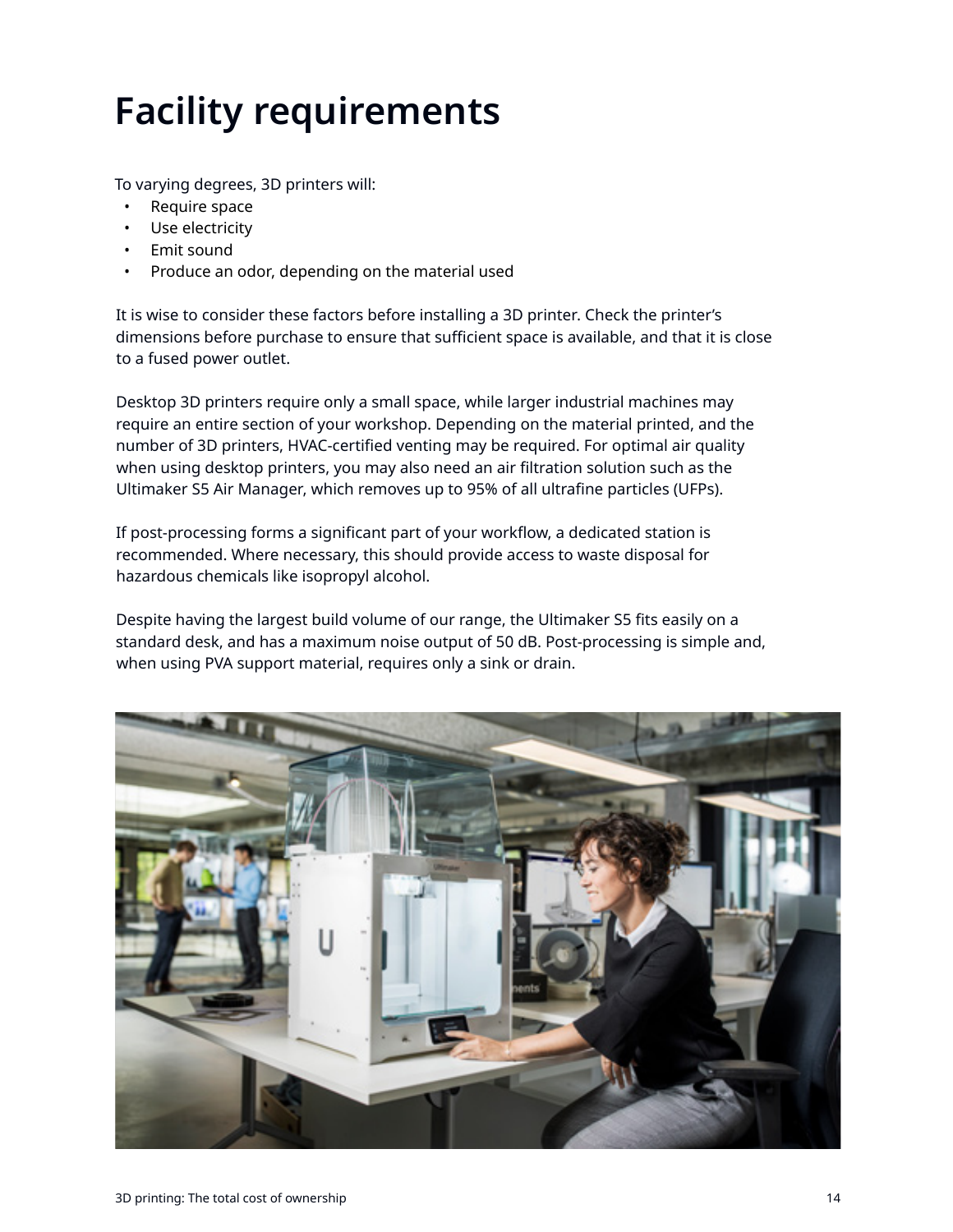### <span id="page-14-0"></span>**Labor and training**

Some 3D printer manufacturers require that at least one user receive training before using the machine, or the warranty becomes void. Other manufacturers offer training bundled with higher-tier annual service plans, or at an extra cost.

Once this skill-level requirement is met, only the trained employee can conduct 3D printing tasks. This leaves you with a number of choices that present additional training and employment costs, and that you should consider before investing in a 3D printing solution:

- Increase the responsibilities of a current staff member
- Employ a full or part-time 3D printing operator
- Employ a contractor

No warranty is voided if an Ultimaker printer is used without training, and our products require no specific level of expertise. Our customers have found that a typical employee induction takes around 30 minutes, and a productive workflow knowledge can be gained in as little as three hours. Beyond this minimal time investment, no further training or labor costs are required.

Ultimaker's product range is built to be as easy to use as possible. In the case of the Ultimaker S5, the touchscreen display provides intuitive instructions at every step. This 'plug and play' experience means that, using Ultimaker Cura's preconfigured material settings, anyone can start printing in seconds and achieve first-time-right results.

For the best 3D printing experience, we encourage users to familiarize themselves with the product manual and our free online resources.

The 3D printing workflow consists of a number of tasks. Some of these are listed below to help you identify whether your staff could perform them without further recruitment or training:

- Preparing and loading digital files (STLs and G-code)
- Selecting and purchasing material
- Loading material
- Cleaning (once a month)
- Post-processing
- Occasional maintenance (ordering spare parts)
- Occasional troubleshooting (with local access to the Ultimaker support network)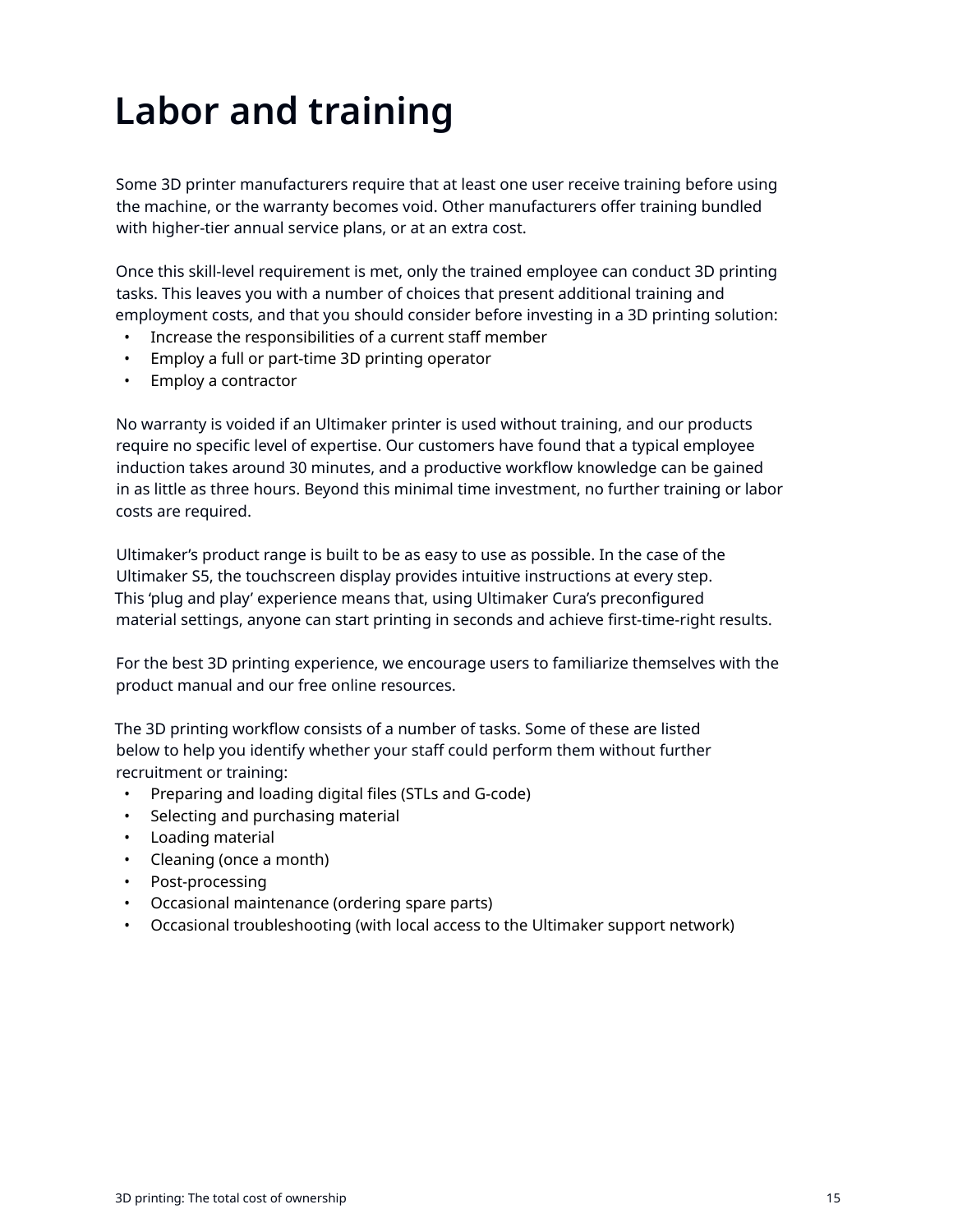### <span id="page-15-0"></span>**Total cost of ownership breakdown**

In summary, here is a list of the ownership costs that will apply to any 3D printer. These will vary between manufacturers. As a guide, we have listed the costs of owning an Ultimaker S5 for a year, based on an estimated activity range of 1,500 hours per annum.

| Hardware            | Ultimaker S5 costs example                             | <b>Price in Euros</b> | Price in USD | Your chosen<br>printer's costs |
|---------------------|--------------------------------------------------------|-----------------------|--------------|--------------------------------|
| 3D printer bundle   | Ultimaker S5, Air Manager,<br>and Material Station     | €8,495                | \$9,100      |                                |
| Included extras     | Accessory kit*                                         | €0                    | \$0          |                                |
| Warranty            | 12 months                                              | €0                    | \$0          |                                |
| Annual service plan | Ultimaker requires no preventative<br>maintenance plan | €0                    | \$0          |                                |

*\* This Accessory kit includes: Ultimaker Tough PLA, Ultimaker PVA (both 750 g), Glue stick, Oil, Grease, Screwdriver (2 mm), USB stick, and an Ethernet cable.*

| Consumables                   |                                                                |                 |                  |
|-------------------------------|----------------------------------------------------------------|-----------------|------------------|
| Bowden tubes                  | Consumable listed in warranty                                  | €23 per tube    | \$27.60 per tube |
| Print cores                   | Consumable listed in warranty                                  | €99.95          | \$114.95         |
| Glass build plate             | Consumable listed in warranty                                  | €28             | \$31.20          |
| Silicone nozzle covers        | Consumable listed in warranty                                  | €1.00 per cover | \$1.20 per cover |
| Software                      |                                                                |                 |                  |
| Print preparation<br>software | Ultimaker Cura                                                 | €0              | \$0              |
| Print profiles                | Preconfigured materials settings                               | €0              | \$0              |
| Management software           | Cura Connect                                                   | €0              | \$0              |
| Power consumption             | 0.3 kWh x €0.094* (\$0.108**) x 1,500<br>hours                 | €42.30          | \$48.60          |
| $*$ source $**$ source        |                                                                |                 |                  |
| Labor and training            |                                                                |                 |                  |
| Labor                         | Minimal additional labor needed using<br>Ultimaker products    | €0              | \$0              |
| Training                      | Minimal additional training needed<br>using Ultimaker products | €0              | \$0              |
| <b>Materials</b>              |                                                                |                 |                  |

**Total cost of ownership Covering 12 months of running costs\* €9,289.25 \$10,123.55** Based on the purchase

€0.06 per gram \$0.08 per gram

100 grams 100 grams

100 100

€600 \$800

*\*Please note: All prices accurate at the time of publication and are subject to change*

Average cost of Ultimaker material: €47.44 or \$57.91 ÷ 750 gram

Insert your printed part weight here (100 grams used as an example)

Insert your number of parts here (100 parts used as an example)

Average cost per gram x number of

printed parts

Average material cost

Average weight of printed part

Number of printed parts per year

Estimated yearly material cost

per gram

of an Ultimaker S5 Pro Bundle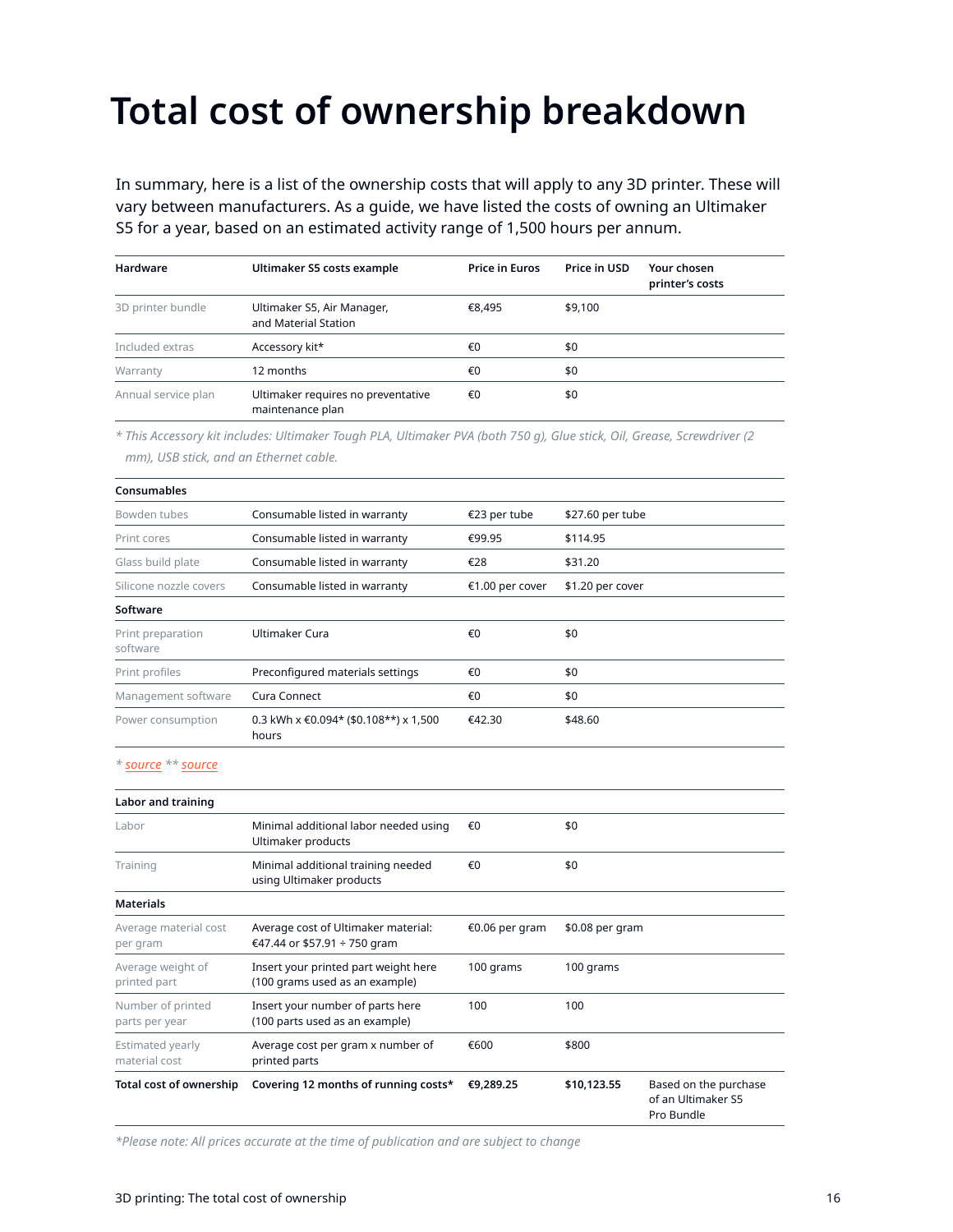### **Take the next step toward affordable 3D printing**



**[Request a quote](https://3d.ultimaker.com/request-quote?utm_source=white-paper&utm_medium=pdf&utm_content=total-cost-ownership) [from Ultimaker](https://3d.ultimaker.com/request-quote?utm_source=white-paper&utm_medium=pdf&utm_content=total-cost-ownership)**